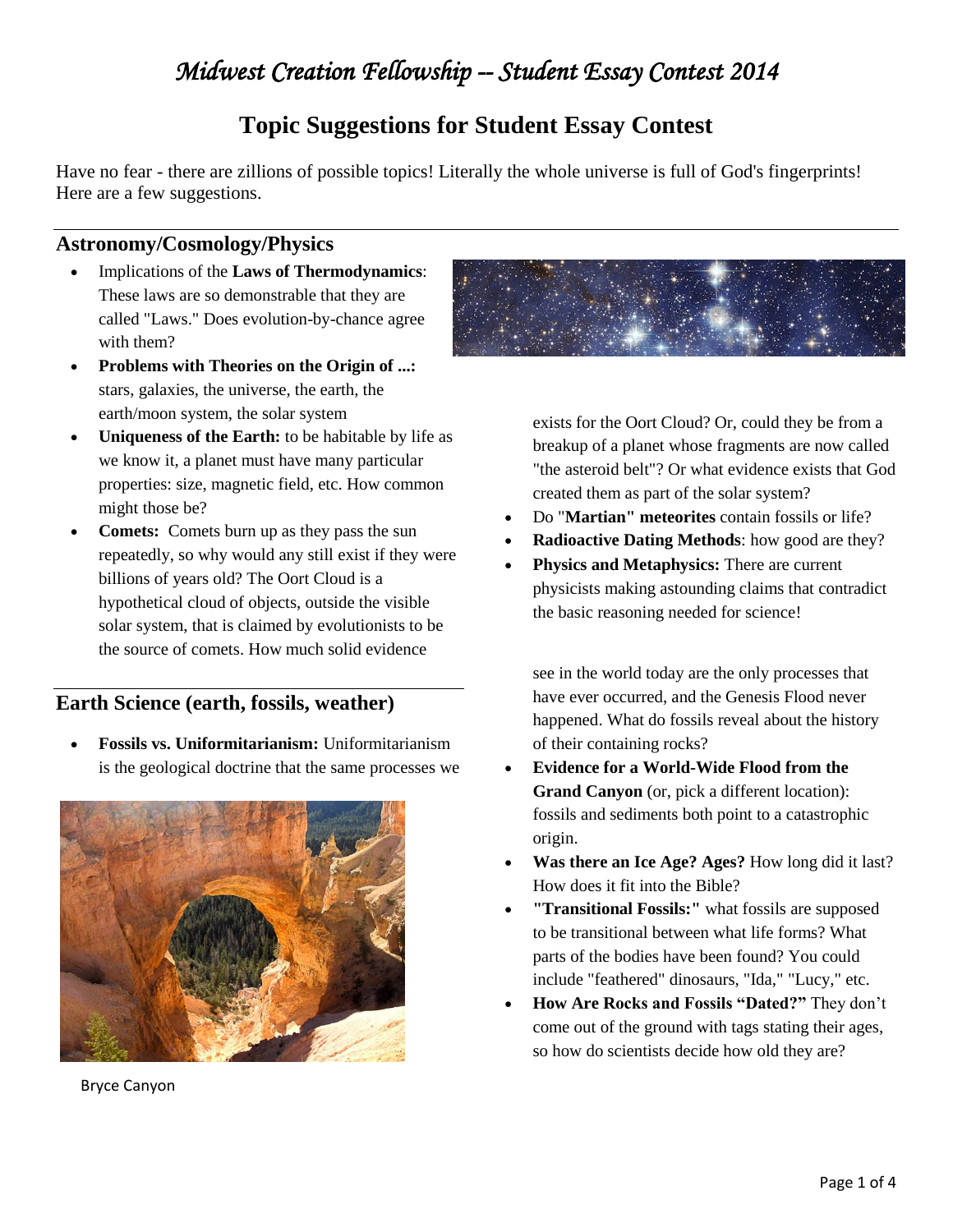# *Midwest Creation Fellowship -- Student Essay Contest 2014*



Tiger Swallowtail on Bull Thistle

### **Biology**

In general, when investigating questions of biological evolution, you can look at --

- **Where/when and in what order** any claimed transitional forms show up in the geological record
- **How much of an animal's remains have been found** in fossil form?
- **How Siminar and dissimilar are the organs** and DNA of alleged related forms?
- How does the **Embryonic development** of different organisms compare?
- **DNA evidence** (what changes would be required, and what DNA evidence exists, for creature A being more related to B than to the totally dissimilar Q)?
- **Antibiotic Resistance**: in all cases in which the reason for antibiotic resistance is known, it is due to DNA damage, not improved DNA. The bacterium is *less able* to feed, process food, or something else has gone wrong - but that problem makes the individual *less susceptible* to feeding on or otherwise processing the toxin in the antibiotic.
- **Insect Metamorphosis** Could It Have Evolved? Butterflies, beetles, go from one body type to something totally different, some by a gradual process, some - turn to jelly and come out a new life-form!
- **Evolution of** *consciousness***? Of** *instincts***? Of**  *conscience***?** Even if we could find a statistical possibility of the spontaneous generation of a onecelled organism, and even if we could statistically justify it becoming a complex organism, why would it not be an unconscious robot?
- $\bullet$
- **Could DNA arise by chance,** carrying information that would actually form a self-reproducing organism? Could an organism mutate to form a different kind of organism?
- **Reproduction: could sexual reproduction evolve?**
- **Mitochondrial Eve:** scientists can trace the mothers of everyone back to THREE women in the "recent" past; and can trace them back to *one* original mother of the modern human race. How stong is this as evidence for Eve, and for the 3 mothers of the human race who survived the Genesis Flood on the Ark?
- **"Y-Chromosome Adam"** is the Adam of Genesis: every male has one y-chromosome in his cells, which came from his father, who received it from *his* father, etc . Human Y-chromosomes trace male lineages back to one human father. Any reason to believe this is NOT the Adam of Genesis?
- **Statistical Impossibility of Spontaneous Generation of Life:** The origin of life by chance processes is preached as fact by many science teachers and writers. What are the odds of this having happened?
- **Evolution of Flight**  in birds, mammals, insects, and reptiles.
- **Evolution of Fish or Amphibians or Mammals:** Are lungfish the ancestors of amphibians? Are all lungfish related to each other? What would have to happen for a mammal to have come from a nonmammal?
- **Are all [fill in the blank!]related to each other?** Are all sharks related to each other? All bats? All birds? All people?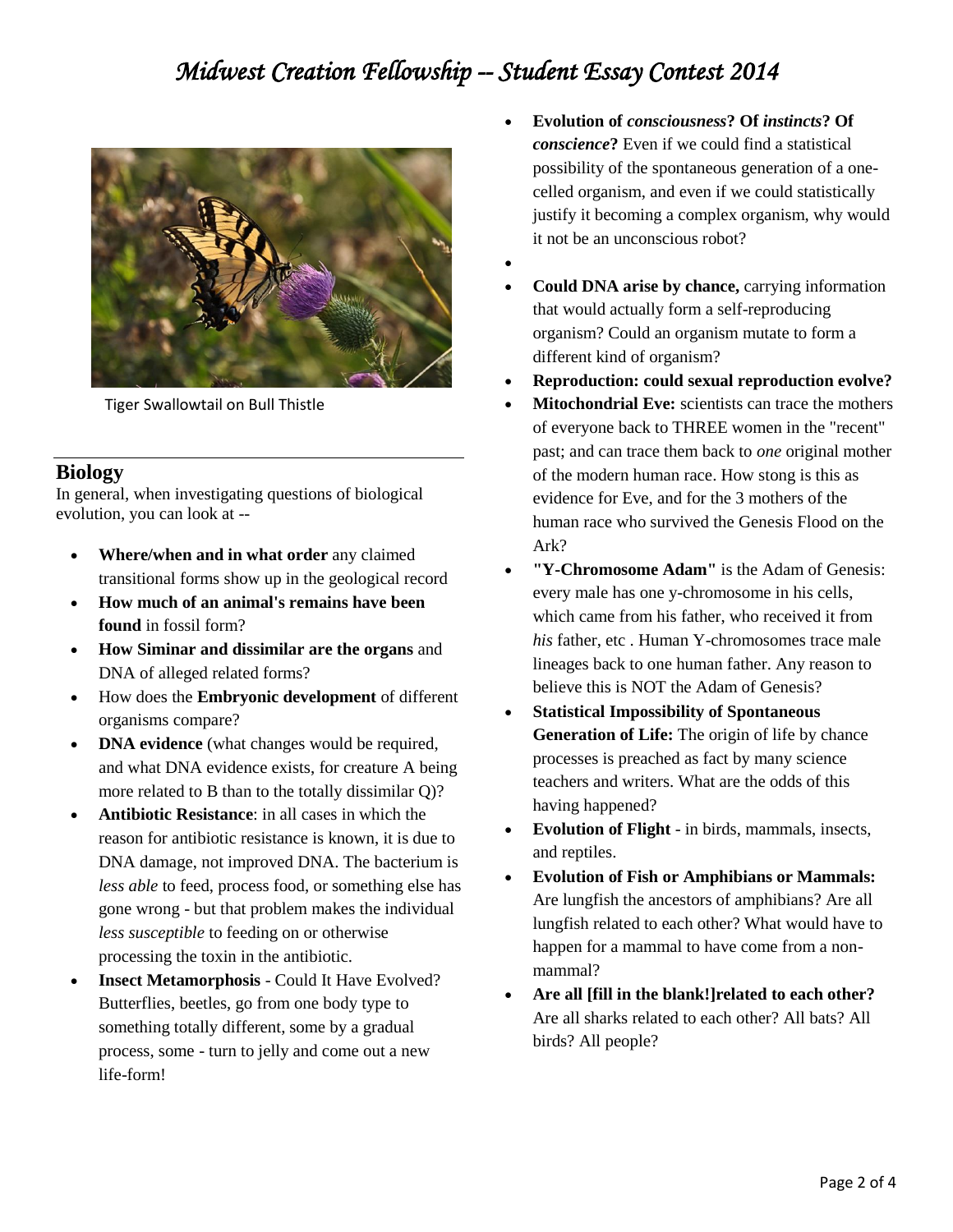## **Anthropology-Physical**

- **Ape-Men:** are there any real "ape men" in the fossil record? What else might those fossils represent? Pick any one, or two, alleged "ape men," and discuss what features do or don't suggest they were proto-humans.
- How did all the "**races**" come from one human couple?
- Were **Neanderthals** really humans?

### **Anthropology - Cultures**

- **Legends of the Flood** are found in perhaps half the indigenous cultures on earth. Some are amazingly similar to the Genesis Flood, yet they were told to missionaries and explorers by people groups who likely had never seen a Bible nor heard the Gospel. How did the Chinese, Hawaiians, North American Indians, South American Indians, and so many others get such similar legends?
- **Material culture:** for example, the boomerang is now thought of as unique to the Australian aborigines, but it has been found in many parts of the world. The Aboriginal word for it is the same as the word for it in a part of India! How'd the people of Australia have the same word for an

## **Archaeology**

- **Giants in the Bible and in Archaeology:** Can we confirm any claims of giants in archaeology? What difference would that make in substantiating Genesis' statement of "Nephilim" in Genesis?
- **Technology of Early Man:** What does the evolution model tell us that early humans must have been like? What do we see in fact?
- **Ancient Cities, Sunken and Buried:** In the [Sahara](http://abcnews.go.com/Technology/story?id=5593387)  [Desert,](http://abcnews.go.com/Technology/story?id=5593387) and in many places under water, there are abandoned cities. *Some* are claimed by evolutionists to be from 10,000 years ago, when they believe the "last" Ice Age melted! Some are believed to have been drowned when earthquakes caused land to slide into the sea - but, *without destroying* statues and architecture? Biblical creationists believe the earth is 6,000



Neandarthal girl. Image released to public domain by Archeological Institute, University of Zurich

object as people they supposedly had to contact with for so many thousands of years?

- **Why do religions around the world have so much in common?** Blood sacrifices, belief in an afterlife, prayer to spirits or gods for help, priests.
- How could such different human **languages** have developed?

years old, and the cities were built after the Flood, which occurred about 4,400 years ago. The Ice Age then occurred **due to** the Flood, and its after-effects included tremendous snow and rain. This lowered ocean level, as evaporation turned snow into glaciers thousands of feet deep. Clearly, some land that is now under water was then coastlands, where people like to build cities. Also, the increased precipitation caused warmer parts of the world that are now deserts to be verdant, so people built cities there. This offers several topics for essays! Dating methods, climate change, technologies of ancient people, Flood, etc.! What can you confirm about this? Don't assume every sunken or buried city is of the Ice Age, and not every claimed "city" is necessarily a city. And don't try to write about this *whole* topic!